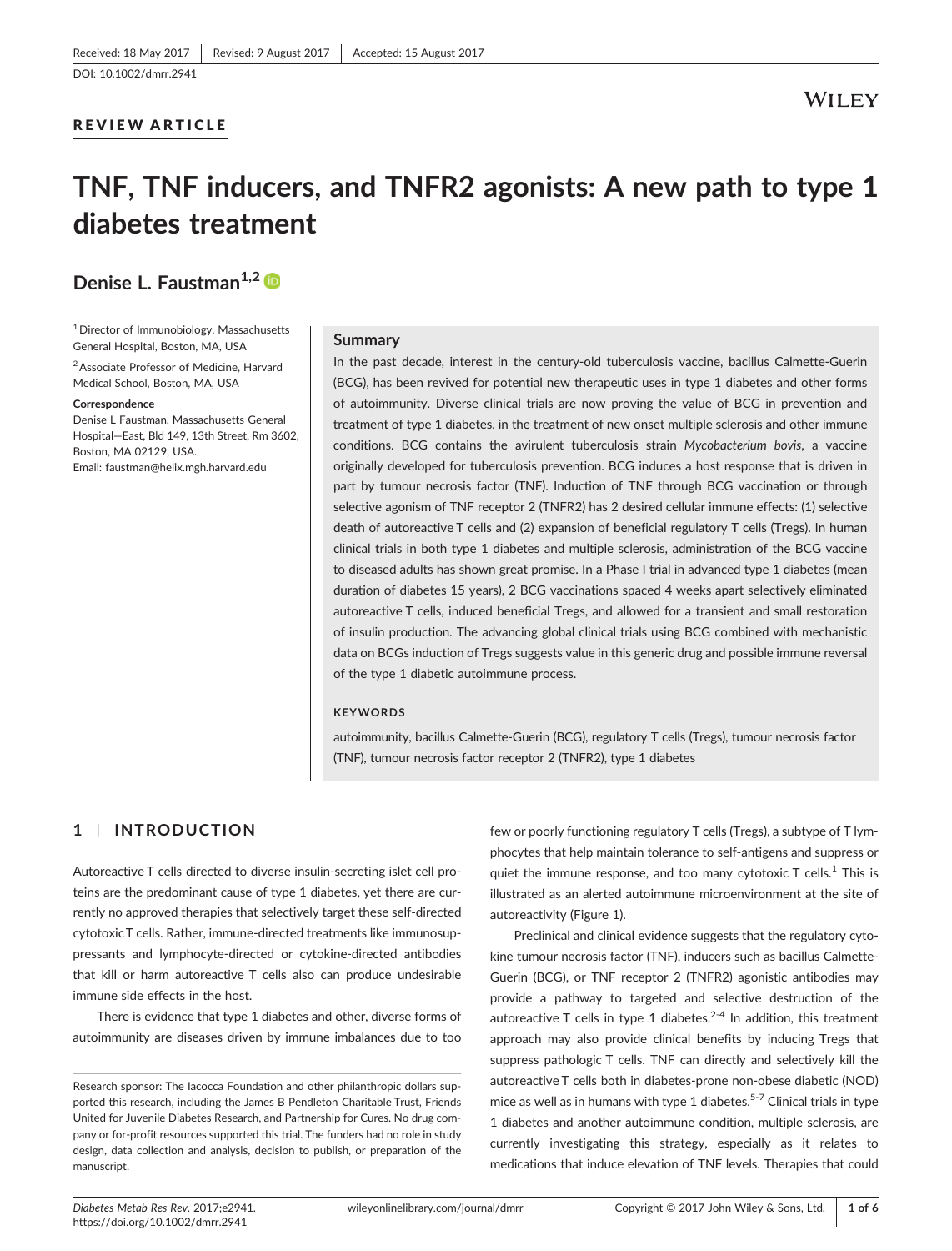

#### FIGURE 1 The autoimmune microenvironment. At the tissue site in autoimmune diseases, there are too few Treg cells and too many T effector cells or cytotoxic T cells. The hypothesis of this review is that TNF or TNFR2 agonism can alter this abnormal microenvironment and convert it to a non‐disease state

both expand Tregs and kill autoreactive autoreactiveT cells such as has been suggested by TNFR2 agonism or TNF induction might be able to change the autoreactive microenvironment of the disease site (Figure 1).

In this review, the role of theTNF pathway and the use of the BCG vaccine and other TNF inducers or agonists as treatments for established type 1 diabetes are discussed, focusing on recent human data and supporting data from other autoimmune diseases.

# 1.1 | Signalling defects in the TNF pathway in type 1 diabetes make insulin‐autoreactive T cells vulnerable to apoptosis in the presence of elevated TNF or TNFR2 agonism

In type 1 diabetes, insulin‐autoreactive T cells mediate destruction of the pancreatic beta cells that produce insulin, leading to insulin deficiency, hyperglycemia, and the need for lifelong insulin injections. Despite insulin treatment, many patients with type 1 diabetes will develop disease‐related microvascular and macrovascular complications, underscoring the need for new, effective interventions. Directly addressing autoimmunity through interventions focused on the TNF pathway is a promising new approach that is currently being investigated in human clinical trials.

The rationale behind this approach is based on over 2 decades of work that identified signalling defects in the NF‐κB pathway of autoimmune mice $8,9$  and then shown in mice and humans that these intracellular signalling errors in insulin‐autoreactive T cells make them selectively vulnerable to death upon exposure to or induction of TNF.5,7,10,11 In addition, TNFR2 agonism has also been shown to effectively and selectively kill insulin‐autoreactive CD8+ T cells in blood samples taken from patients with type 1 diabetes.<sup>5</sup>

Autoreactive T cells, but not normal T cells, are selectively vulnerable to TNF‐induced apoptosis. This is a result of genetic or functional defects that prevent the transcription factor signalling in the NF‐κB pathway, thereby preventing this pro‐life survival factor from entering the nucleus to express pro-survival genes. In normal T cells, TNF activates the proteasomal cleavage of NF‐κB from IKBα. After cleavage, NF‐κB enters the nucleus and initiates transcription of an array of anti‐apoptotic proteins that counteract the pro-apoptotic effects of  $TNF<sup>12</sup>$  Thus, NF- $k$ B activation in normal cells is protective, preventing cells from death upon TNF exposure. Conversely, in type 1 diabetes and some other forms of autoimmunity,

this process is disrupted. NF‐κB cannot be activated to counteract TNF‐induced apoptosis, leaving the cell vulnerable to death. In experiments performed in culture, in vitro cell death of a subpopulation of autoreactive CD8 T cells, but not CD4 cells, has been demonstrated by incubating TNF with blood samples from patients with type 1 diabetes and other autoimmune diseases known to have defects in the NF-κB pathway.<sup>5</sup>

Soluble TNF can bind to both TNF receptor 1 (TNFR1) and TNFR2, although preferential binding is towards TNFR1, which is ubiquitously expressed, whereas TNFR2 is infrequently expressed in the normal immune system. The natural ligand for TNFR2 is trimeric membrane TNF, most often expressed on monocytes. The engagement of TNF with its receptors results in contrasting responses, depending on the receptor. In non‐diseased cells, TNFR1 is linked to cell death pathways, and, therefore, sole engagement of TNFR1 results in cell death. By contrast, sole engagement of TNFR2 causes normal CD8 T cells to proliferate. This paradoxical response between engagement with TNFR1 and TNFR2 is due to both the activation state of the T cells and that the TNFR2 receptors have very different TNF signalling pathways. The TNFR1 intracellular domain is a cell death domain, whereas the TNFR2 intracellular domain is linked to NF‐κB expansion. In diseased CD8 T cells from autoimmune patients (which all express TNFR2), TNF or TNFR2 agonism causes selective cell death through an altered signalling pathway. This ability of TNF or TNFR2 engagement to be selective for CD8‐driven cell death was functionally tested in the human disease setting of type 1 diabetes and other autoimmune diseases. Fresh autoimmune CD8 T cells from autoimmune patients were incubated with either TNF, TNFR1 agonistic antibodies, or TNFR2 agonistic antibodies. The human autoimmune data were clear: only TNFR2 agonists, but not TNFR1 agonists, had the ability to target and kill the autoreactive T cells from diverse human autoimmune diseases, including cytotoxic T cells in type 1 diabetes, as well as autoimmune cells in multiple sclerosis, Graves' disease, Crohn's disease, and other forms of autoimmunity.<sup>5</sup> Additionally, murine autoimmune data show that TNF, TNF induction, and TNFR2 agonism all relieve the burden of autoreactive cells by selectively inducing cell death and also prevent disease transfer.<sup>12,13</sup> Of the 2 receptors that TNF acts upon, TNFR2 has more limited cellular expression and is primarily expressed on T cells, subsets of neurons, and a few other cell types such as Tregs and diseased cytotoxic T cells. TNFR1's more ubiquitous expression, which correlates with toxicity data, even in baboons, suggests that TNFR2 agonism would be expected to have a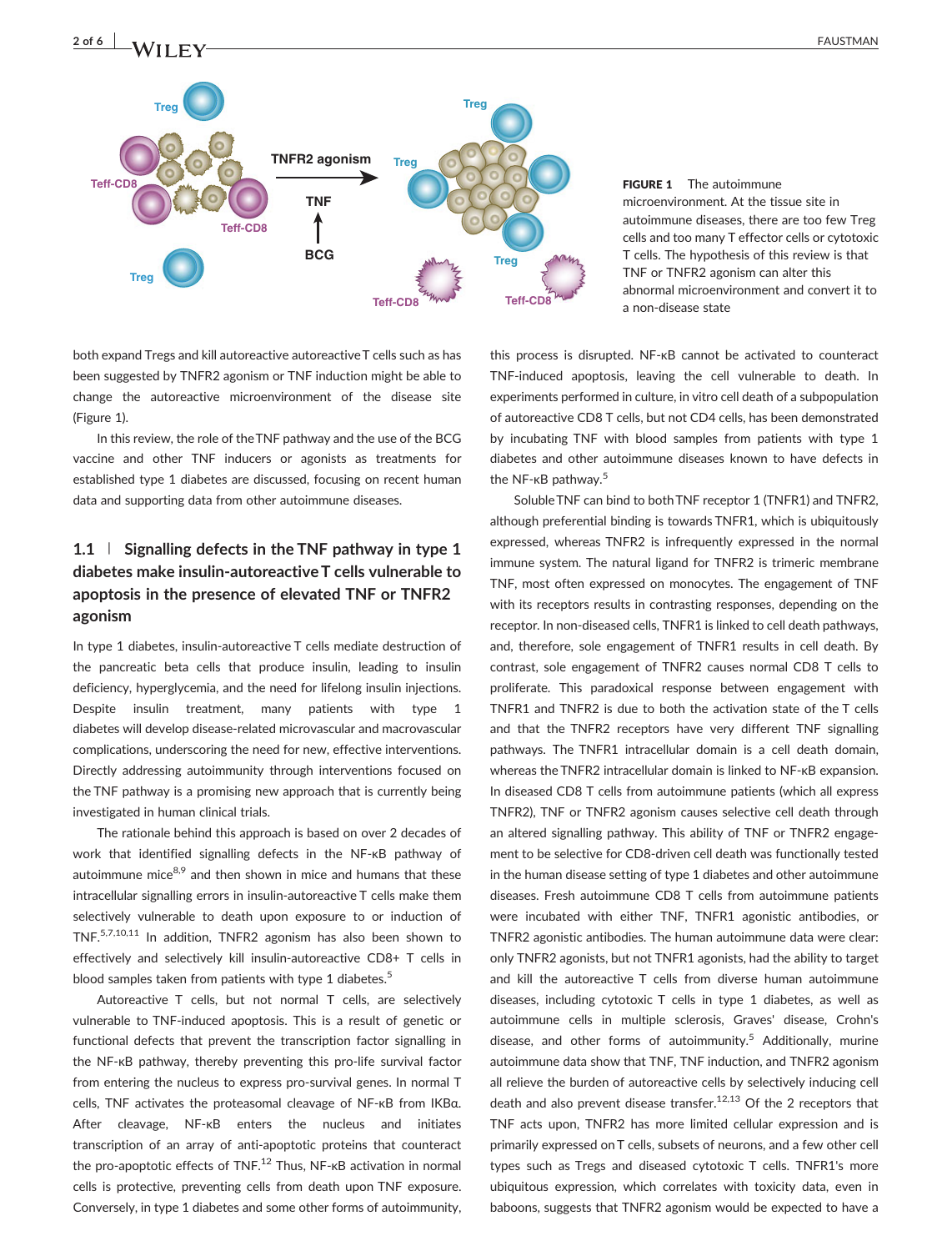better toxicology profile. In patients with type 1 diabetes, the subpopulation of T cells vulnerable to TNF or TNFR2 agonist-induced death was traceable to insulin-autoreactive CD8 T cells.<sup>5</sup>

Overall, signalling defects through the TNF pathway, whether through NF‐κB or activators of NF‐κB, such as the proteasome complex and the ubiquitination process, may provide an important opportunity for intervention in type 1 diabetes.

# 1.2 | Induction of TNF or TNFR2 agonism triggers expansion of Tregs

In addition to eliminating the autoreactive cells, TNF induction or TNFR2 agonism may work through a second mechanism, by triggering the induction or expansion of Tregs. Tregs are a subset of CD4 T cells that help to prevent or treat autoimmunity by maintaining self‐ tolerance, immune homeostasis, and suppression of cytotoxic  $T$  cells.<sup>1</sup> However, clinical application of Tregs in autoimmunity has been hampered by the difficulty in obtaining and safely applying sufficient quantities of Tregs, whether generated in vitro or stimulated in vivo, to be effective.

In humans with longstanding type 1 diabetes, repeat BCG administration (2 doses) induced proliferation of Tregs in a Phase I clinical trial, $14$  which appeared to contribute to early clinical benefits including suppression of disease and transient restoration of low‐level insulin secretion.

Similar to BCG vaccinations, TNFR2 agonism induces proliferation of Tregs in the mouse<sup>15</sup> and human.<sup>4</sup> TNFR2-expressing Tregs are highly suppressive and appear to be the most suppressive Tregs identified to date in the mouse and human.<sup>16-19</sup> Agonism of TNFR2 through use of agonistic antibodies or transmembrane TNF induces IL2R (CD25), TNF, and TRAF2 expression, all of which are elements of theTNFR2 signalling pathway for Treg expansion.<sup>4</sup> Interestingly, the Tregs observed after expansion through TNFR2 agonism in a study by Okubo et al are a homogenous population, contrasting to the heterogeneous population observed when a TNFR1 agonist is used to trigger expansion in human cell cultures.<sup>4</sup> This homogeneity is important, because heterogeneous progeny are capable of releasing pro‐inflammatory cytokines and also can include cell populations with antagonistic properties. Further, the Tregs in the same study exerted an immunosuppressive function that may be beneficial in type 1 diabetes.

On an historical note, it is important to point out that the triggering of TNF release by the host immune system after BCG vaccination or tuberculosis exposure defines the innate immune response. The ability of BCG or other select microbial pathogens to trigger systemic "cachectin" release is well documented.<sup>20</sup> After the cloning of cachectin, it was renamed TNF. Although many immune cells can produce and release TNF after BCG exposures, macrophages, in general, release the largest amount of this cytokine after exposure to this infection.

# 1.3 | TNF induction and TNFR2 agonism as a treatment for type 1 diabetes, lessons from NOD mice

Historical evidence supports the premise that autoimmune‐prone NOD mice with both type 1 diabetes and Sjögren's syndrome are amenable to treatments with adjuvants that stimulate TNF, such as

BCG or its heat-inactivated equivalent, complete Freund's adjuvant (CFA). Like many other interventions, BCG and CFA can prevent type 1 diabetes onset if administered to young NOD mice. $2^{1-25}$  What distinguishes BCG and CFA from many other forms of immunotherapy in mice, however, is that BCG and CFA not only can stop new-onset diabetes, they can also reverse end-stage diabetes.<sup>11,26</sup> Data in animal models have shown that double dosing of BCG was more effective than single dosing in preventing diabetes onset in NOD mice. $27 \text{ In}$ addition, for BCG or CFA to be effective in the NOD mouse model, the immune adjuvant needed to be administered after the autoimmune disease had started the attack in the pancreas. If BCG, CFA, or TNF was administered at birth into NOD mice, disease prevention did not occur, and some data have shown that BCG administered at birth in the mouse could accelerate disease expression.<sup>28</sup> The NOD mouse data also show in NOD mice‐administered CFA, BCG, or TNF‐upregulated Tregs appeared in treated mice a potential benefit due to the possible disease‐reversing effects due to the induction of these suppressive Treg expansion.<sup>29,30</sup>

Unlike many other "cures" of type 1 diabetes in mice, BCG or CFA prevented or reversed type 1 diabetes while imposing little or no toxicity. Although the mechanism for efficacy is mediated through TNF, systemic toxicity prevents the use of direct TNF administration at high doses in the human. However, TNF induction with a safe vaccine such as the BCG vaccine or via TNFR2 agonism may be a way to correct signalling defects and address autoimmunity through selective destruction of autoreactive T cells and induction of Tregs that suppress cytotoxic T cells.

#### 1.4 | TNF induction with the BCG vaccine

In the past decade, interest in the nearly century-old tuberculosis vaccine, BCG, has been revived for potential therapeutic uses in new indications, including type 1 diabetes and other forms of autoimmunity. BCG has an excellent longstanding record of safety and tolerability. The most common adverse event, which is still rare, is suppurative lymphadenitis, which is self‐limiting and does not require treatment. The BCG vaccine's main appeal for investigations in the treatment of autoimmunity is its ability to induce TNF. BCG contains the avirulent tuberculosis strain Mycobacterium bovis and was first introduced into humans in 1921 as a vaccine to prevent tuberculosis. Since BCG's introduction, an estimated 3 billion people worldwide have received the BCG vaccine. However, because of declining incidence of tuberculosis in Europe and the US, routine BCG vaccination has been discontinued at these sites. By contrast, the BCG vaccine is broadly and uniformly administered in developing countries.

In type 1 diabetes, the potential benefit of BCG vaccinations in established type 1 diabetes was first demonstrated in the NOD rodent model. As previously discussed, TNF induction with CFA or BCG in the NOD mouse reversed advanced disease by killing disease-causing autoimmune cells and restoring insulin secretion. $11,26$  CFA and BCG are similar products in that they contain Mycobacteria: CFA contains inactivated Mycobacterium and BCG contains avirulent Mycobacterium that has historically undergone many rounds of in vitro selection to decrease virulence in humans. CFA is a research tool, whereas BCG is a clinical product manufactured according to Current Good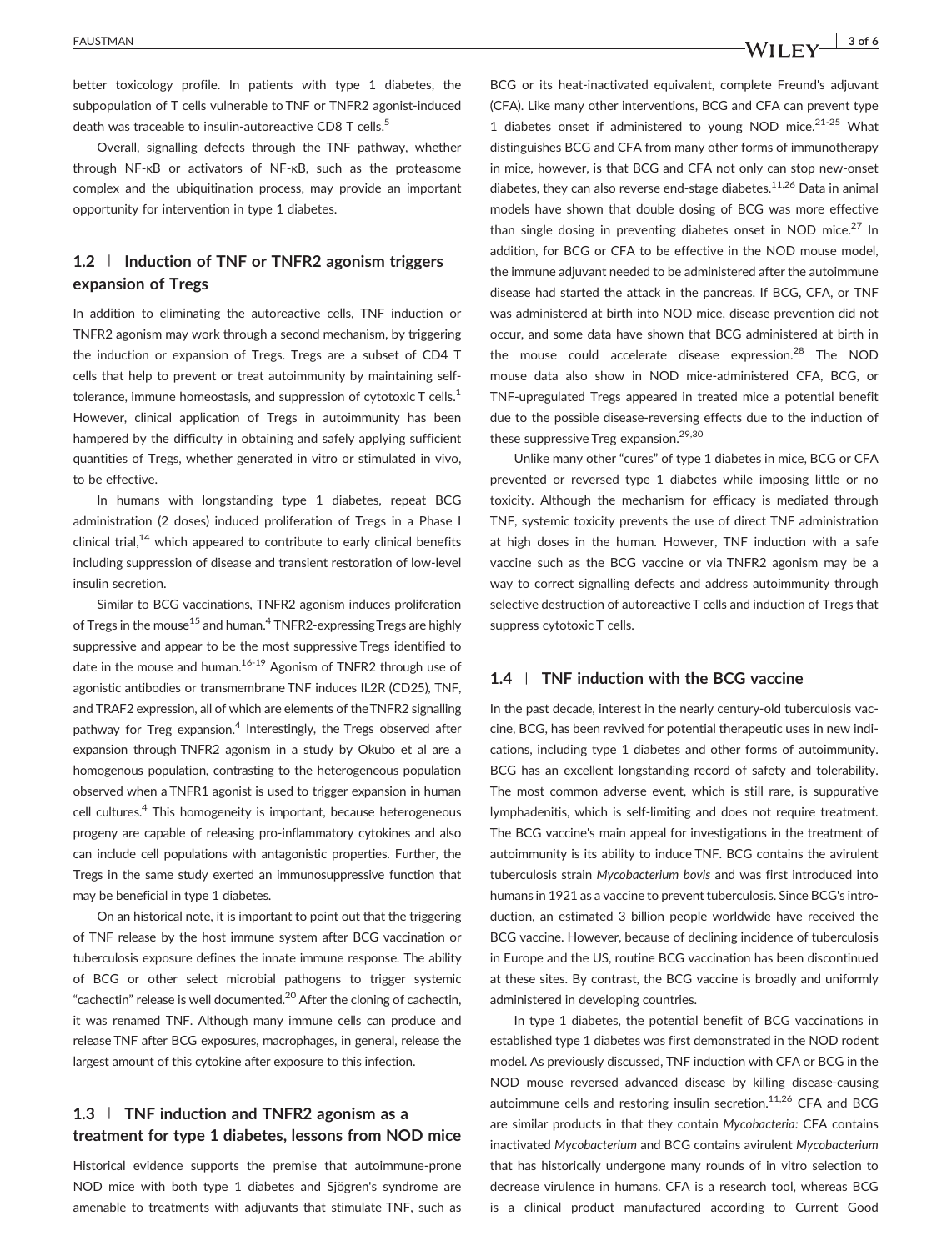$4 \text{ of } 6$  **IMALES**  $\sqrt{111}$  FN/

Manufacturing Practices (CGMPs) monitored by the US Food and Drug Administration. It is therefore suitable for use in the human.

Recent human clinical trials in type 1 diabetes and multiple sclerosis in adults who were administered the BCG vaccine show therapeutic promise even after disease onset or in long established autoimmunity,14,31-34 although early trials, conducted without an awareness of strains nor necessary dosing, showed variable effects. In an early, uncontrolled trial of 17 patients who were newly diagnosed with type 1 diabetes, a single-dose of BCG led to a temporary remission in 11 patients  $(65\%)$ .<sup>35</sup> However, subsequent controlled clinical trials using a single low‐dose of BCG as the TICE strain and epidemiologic studies in children with new onset type 1 diabetes<sup>36-38</sup> did not show a benefit to BCG vaccination. The reason for the negative findings may be due to insufficient (ie, single) dosing, as well as the use of different BCG strains such asTICE, which even has low efficacy even in mouse studies. Interestingly, the first study by Shehadeh et al dosing BCG in new onset type 1 diabetic subjects used an older BCG strain that is known to induce strong host TNF responses.<sup>35</sup> By contrast, the later type 1 diabetes studies frequently used the TICE strain of BCG which has lower efficacy in terms of NF‐κB induction and TNF production, as well as lower protective responses against tuberculosis.<sup>39,40</sup> With a more advanced understanding of the mechanism of action of BCG, it is now possible to pair biomarkers for early indications of efficacy in the clinical trials. BCG's mechanism of action was not known until approximately 10 years ago, and it was not appreciated that strain differences and longer follow‐up of subjects were essential.

About a decade after the first study of BCG in humans with type 1 diabetes, a double‐blind, placebo‐controlled, Phase I trial of repeat BCG vaccination was conducted in adults with longstanding type 1 diabetes (mean duration of diabetes: 15.3 years) at a single center in North America.<sup>14</sup> Six type 1 diabetic subjects were randomly assigned to BCG or placebo (2 injections spaced 4 weeks apart) and were compared with self, a healthy paired control  $(n = 6)$  or reference subjects with ( $n = 57$ ) or without ( $n = 16$ ) type 1 diabetes, depending on the outcome measure, over a 20‐week period. Within several weeks, repeat BCG vaccinations led to a large increase in dead insulin‐ autoreactive T cells entering into the circulation (ie, selectively eliminated insulin‐autoreactive T cells) and transiently induced beneficial Tregs for 4 to 6 weeks after vaccination. In these human studies, the Connaught strain of BCG (manufactured by Sanofi) was utilized. These findings were not only seen in the BCG-treated patients, but also in 1 placebo‐treated patient who developed an acute infection with the Epstein‐Barr virus (EBV) after enrollment. EBV infection is known to trigger robust release of TNF. Therefore, the response of the participant who unexpectedly developed EBV underscores the benefits of triggering innate immunity<sup>20</sup> in longstanding type 1 diabetes.<sup>41</sup>

In 2 BCG‐treated subjects and the 1 EBV‐infected subject, treatment transiently restored a small amount of insulin production as measured by C‐peptide levels, as detected by an ultrasensitive assay. As expected from the long safety history of the BCG vaccine, no major adverse events were reported. This trial was the first to demonstrate that, by transiently arresting the autoimmune response that underlies type 1 diabetes, BCG treatment or EBV infection can pave the way for some degree of C‐peptide restoration, even after in patients with a long duration since type 1 diabetes diagnosis.

Long‐term follow‐up of Phase I participants continues, including analysis of patients in the placebo arm who have now received BCG in an open‐label crossover portion of the study. A randomized, placebo‐controlled Phase II trial is also currently underway, in which subjects will be followed for 5 years. The Phase II trial has enrolled type 1 diabetic subjects with long standing diabetes who demonstrate some small amounts of remaining C peptide as measured with an ultrasensitive assay. The endpoint of this trial is a >10% lowering of HbA1c values. Data from multiple sclerosis trials show that clinically significant immune alterations after BCG administration may take time to occur.31 Therefore, a trial duration of 5 years has been selected for the Phase II type 1 diabetes study, as a clinical outcome, not just a biomarker outcome, is desired.

The positive findings from the Phase I trial are consistent with trials of BCG vaccination in multiple sclerosis, an autoimmune disease in which autoreactive T cells are also susceptible to TNF‐triggered cell death. In trials conducted in Italy, BCG vaccination was found to decrease multiple sclerosis disease activity and prevent progression of brain lesions in patients with relapsing‐remitting multiple sclerosis.<sup>32,33</sup> These studies were followed by a double-blind, placebo‐controlled Phase II trial testing BCG vaccination in subjects with early symptoms of multiple sclerosis (ie, clinically isolated syndromes [CIS]), but who had not yet been definitively diagnosed with advanced multiple sclerosis. $31,34$  A single dose of BCG was administered to 33 subjects, while an additional 40 subjects received the placebo. Vaccinated subjects were significantly less likely to develop lesions within 6 months of vaccination, and the number of T1-hypointense lesions was lower in the BCG group at 6, 12, and 18 months. Further, at the end of 5 years, 58% of subjects who received BCG did not progress to multiple sclerosis, compared with 30% of those who received the placebo. Overall, clinical benefits after BCG administration in new onset multiple sclerosis were durable and even enhanced at 5 years<sup>31</sup> There were no major adverse events, and the frequency of all adverse events did not differ between treated and placebo groups. A Phase III clinical trial is now underway (Personal correspondence with G. Ristori, Rome, Italy).

#### 1.5 | TNFR2 agonism in type 1 diabetes

Unlike TNF induction through the BCG vaccine, which is currently advancing in human clinical trials, TNFR2 agonism as a treatment for type 1 diabetes is still in the preclinical stage, although diverse studies in various autoimmune settings are showing benefit. As mentioned earlier, a TNFR2 agonist has been demonstrated to selectively kill autoreactive T cells from patients with type 1 diabetes in culture.<sup>5</sup>

Further in vitro studies show that aTreg activation defect in type 1 diabetes can be corrected with TNFR2 agonism.<sup>42</sup> Activated Tregs (aTregs) prevent or halt various forms of autoimmunity. Okubo et al have shown that type 1 diabetics have elevated numbers of resting Tregs (rTregs, CD4(+)CD25(+)Foxp3(+)CD45RA) and a decrease in aTregs (CD4(+)CD25(+)Foxp3(+)CD45RO) compared with controls ( $n = 55$  type 1 diabetics,  $n = 45$  controls,  $P = 0.01$ ), associated with a trend for less residual C‐peptide secretion from the pancreas  $(P = 0.08)$  and poorer HbA1C control  $(P = 0.03)$ . TNFR2 agonism was used as a method for stimulating conversion of rTregs to aTregs, which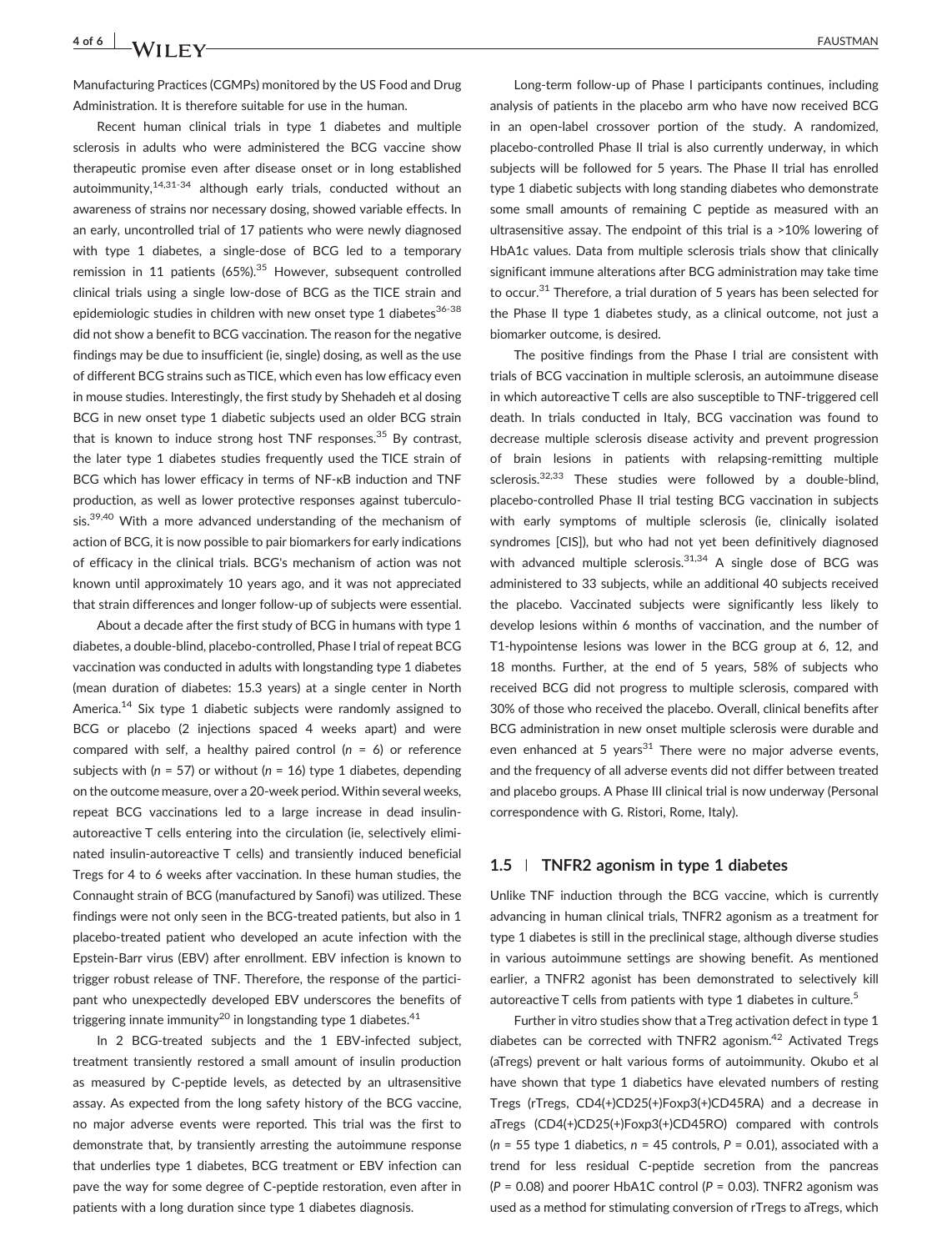corrected the activation defect. Further, TNFR2 agonism was superior to standard protocols and to TNF in proliferating Tregs. The TNFR2 agonist‐expanded Tregs were homogeneous and functionally potent by virtue of suppressing autologous cytotoxic T cells in a dose‐dependent manner comparable to controls. Thus, targeting the TNFR2 receptor for Treg expansion in vitro demonstrates a means to correct the activation defect in type 1 diabetes.<sup>43</sup>

Often when the benefit of TNF induction through BCG is described, it has been hard to reconcile with the vast autoimmune literature that shows some subsets of autoimmune subjects benefit from anti-TNF therapy, such as subjects with rheumatoid arthritis who benefit from anti-TNF antibody therapies. Previously, it was presumed that anti‐TNF therapies "took away" TNF as their mechanism for clinical benefit. It is worth mentioning that new data perhaps explains this paradox. It is known from the rheumatoid arthritis literature that anti‐TNF therapies in the form of Remicade and Adalimumab induce Tregs in autoimmune patients. These drugs are antibodies that bind TNF. Another approved drug for rheumatoid arthritis is Etancercept, a soluble TNFR2 antibody‐receptor linked antibody; Etancercept does not induce Tregs in vivo. $44$  In culture, human Tregs expand with TNF are potent Tregs.<sup>18,45-48</sup> It is now appreciated that the therapeutic anti‐TNF antibody Adalimumab induces in vivo Tregs but by binding preferentially to membrane surface TNF with trimerization that induces TNFR2 on Treg cells, both in vivo and in vitro.<sup>49</sup> Because TNFR2 Tregs are the most suppressive Tregs known to exist naturally as well as the abundant Treg subtype in cancer conferring suppression, this means anti‐TNF therapy is not working through TNF reduction, but instead through TNF trimerization and TNFR2 induction of potent Tregs. Thus, adalimumab is expanding functional and potent TNFR2 Tregs well with potent suppressive activity.<sup>49</sup>

Recent data show that TNFR2 restricts the pathogenicity of CD8 T cells in murine colitis.<sup>50</sup> Additionally, a TNFR2 agonist expands in vitro potent host Treg cells and in vivo also protects from acute graft versus host disease in a mouse.<sup>43</sup> In the human, exogenous TNFR2 activation protects from acute graft‐versus‐host disease (GVHD) via host Treg cell expansion.<sup>51</sup>

## 2 | CONCLUSIONS

Administration of TNF inducers or TNFR2 agonists may represent a new treatment strategy for type 1 diabetes. TNF induction and TNFR2 agonism have been associated with selective death of autoreactive T cells in type 1 diabetes, induction of Tregs, and even early clinical signs of restoration of pancreatic islet function in vivo. In current type 1 diabetes clinical trials, the selection of BCG as an immuno‐intervention is based on the elimination of autoreactive T cells, the protective host TNF response (including induction of Tregs), and potential long‐term modulation of the immuno‐inflammatory profile of vaccinated subjects.

### CONFLICTS OF INTEREST

DLF is an employee of Harvard Medical School and Massachusetts General Hospital and receives no research support from for‐profit companies for the advancement of the BCG clinical trials which are wholly supported by philanthropy.

# ETHICS STATEMENT

This is a review article that cites the peer‐reviewed papers of our group and other groups. Therefore, the study designs are detailed in the primary papers, and this review does not include a study design with the direct ethical statements of the human study or animal study designs. For our own published studies cited in this paper, all animal studies go through the office of human studies or the animal studies offices to confirm the ethical treatment of humans and animals in research.

#### ORCID

Denise L. Faustman **b** <http://orcid.org/0000-0002-0871-4812>

#### REFERENCES

- 1. Miyara M, Gorochov G, Ehrenstein M, Musset L, Sakaguchi S, Amoura Z. Human FoxP3+ regulatory T cells in systemic autoimmune diseases. Autoimmun Rev. 2011;10:744‐755.
- 2. Faustman DL. The Value of BCG and TNF in Autoimmunity. Waltham: Massachusetts, Academic Press; 2014.
- 3. Faustman D, Davis M. TNF receptor 2 pathway: drug target for autoimmune diseases. Nat Rev Drug Discov. 2010;9:482‐493.
- 4. Okubo Y, Mera T, Wang L, Faustman DL. Homogeneous expansion of human T-regulatory cells via tumor necrosis factor receptor 2. Sci Rep. 2013;3:3153
- 5. Ban L, Zhang J, Wang L, Kuhtreiber W, Burger D, Faustman DL. Selective death of autoreactive T cells in human diabetes by TNF or TNF receptor 2 agonism. Proc Natl Acad Sci U S A. 2008;105: 13644‐13649.
- 6. Christen U, Wolfe T, Mohrle U, et al. A dual role for TNF‐alpha in type 1 diabetes: islet‐specific expression abrogates the ongoing autoimmune process when induced late but not early during pathogenesis. J Immunol. 2001;166:7023‐7032.
- 7. Qin HY, Chaturvedi P, Singh B. In vivo apoptosis of diabetogenic T cells in NOD mice by IFN‐gamma/TNF‐alpha. Int Immunol. 2004;16: 1723‐1732.
- 8. Hayashi T, Faustman D. NOD mice are defective in proteasome production and activation of NF-kappaB. Mol Cell Biol. 1999;19: 8646‐8659.
- 9. Hayashi T, Faustman D. Essential role of HLA‐encoded proteasome subunits in NF‐kB activation and prevention of TNF‐a induced apoptosis. J Biol Chem. 2000;275:5238‐5247.
- 10. Christen U, Von Herrath MG. Apoptosis of autoreactive CD8 lymphocytes as a potential mechanism for the abrogation of type 1 diabetes by islet‐specific TNF‐alpha expression at a time when the autoimmune process is already ongoing. Ann N Y Acad Sci. 2002;958:166‐169.
- 11. Ryu S, Kodama S, Ryu K, Schoenfeld DA, Faustman DL. Reversal of established autoimmune diabetes by restoration of endogenous beta cell function. J Clin Invest. 2001;108:63‐72.
- 12. Kodama S, Davis M, Faustman DL. The therapeutic potential of tumor necrosis factor for autoimmune disease: a mechanistically based hypothesis. Cell Mol Life Sci. 2005;62:1850‐1862.
- 13. Kuhtreiber WM, Hayashi T, Dale EA, Faustman DL. Central role of defective apoptosis in autoimmunity. J Mol Endocrinol. 2003;31:373‐399.
- 14. Faustman DL, Wang L, Okubo Y, et al. Proof‐of‐concept, randomized, controlled clinical trial of bacillus‐Calmette‐Guerin for treatment of long‐term type 1 diabetes. PLoS One. 2012;7: e41756
- 15. Chen X, Baumel M, Mannel DN, Howard OM, Oppenheim JJ. Interaction of TNF with TNF receptor type 2 promotes expansion and function of mouse CD4+CD25+ T regulatory cells. J Immunol. 2007; 179:154‐161.